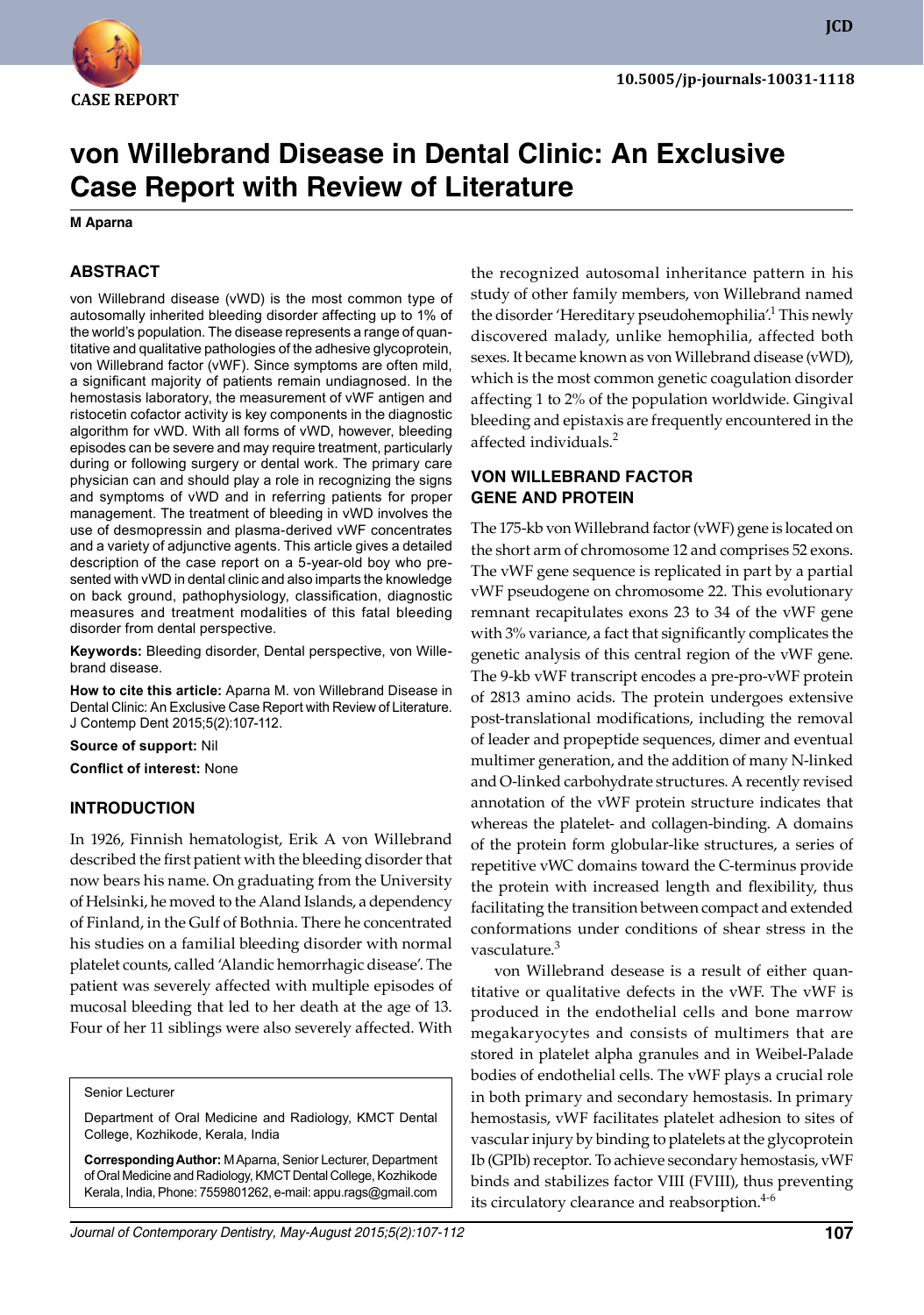## **CLASSIFICATION AND PATHOPHYSIOLOGY (Table 1)7,8**

### **Diagnosis**

Diagnosis depends on the demonstration of an abnormality in one or more of the following tests: vWF activity, vWF antigen (vWF:Ag), FVIII activity, bleeding time and optionally vWF multimers and ristocetin-induced platelet aggregation (RIPA).<sup>9</sup>

von Willebrand factor activity is also known as ristocetin cofactor activity (vWF:RCo). Ristocetin is an antibiotic derived from the Actinomycete Nocardia lurida. It binds both vWF and platelet GPIb causing agglutination of formalinized platelets, which can be quantified and compared to a standard curve to obtain ristocetin cofactor activity. Plasma vWF antigen is measured by ELISA or latex bead assay. FVIII activity can be detected by one stage coagulation assay using FVIII deficient plasma. Bleeding time becomes helpful if it comes abnormal. von Willebrand factor multimers are measured using electrophoresis. Ristocetin-induced platelet aggregation measures affinity of vWF to GPIb by limiting [ristocetin]. It is used to diagnose type IIB variant.<sup>9</sup>

## **ACQUIRED vON WILLEBRAND SYNDROME**

Acquired von Willebrand syndrome (AVWS) refers to defects in vWF concentration, structure or function that are not inherited directly but are consequences of other medical disorders. Laboratory findings in AVWS are similar to those in vWD and may include decreased values for vWF:Ag, vWF:RCo or FVIII. Acquired von Willebrand syndrome usually is caused by one of three mechanisms: autoimmune clearance or inhibition of vWF, increased shear-induced proteolysis of vWF, or increased binding of vWF to platelets or other cell surfaces.<sup>10,11</sup>

**Table 1:** von Willebrand disease is classified on the basis of criteria developed by the vWF subcommittee of the ISTH, first published in 1994 and revised in 2006

| vWD type | Pathophysiology                                                                                                                                 |
|----------|-------------------------------------------------------------------------------------------------------------------------------------------------|
| Type I   | Partial quantitative vWF defect. All multimers are<br>present                                                                                   |
| Type IIA | Qualitative defect $\downarrow$ platelet-dependent vWF function.<br>Loss of HMWM                                                                |
| Type IIB | 'Gain of function' defect, $\uparrow$ vWF binding to platelet<br>GPIb, $\uparrow$ clearance of the complex, loss of HMWM,<br>I platelet numbers |
| Type IIM | ↓ vWF dependent platelet adhesion. No HMWM loss                                                                                                 |
| Type IIN | <b>II vWF affinity for FVIII. No HMWM loss</b>                                                                                                  |
| Type III | Complete quantitative defect of vWF                                                                                                             |

Classification based on pathophysiology vWF: von Willebrand factor; HMWM: High molecular weight multimers; GPIb: glycoprotein Ib; ↓: decreased; ↑: increased

## **CASE report**

A 5-year-old male patient, reported to the dental OPD with a chief complaint of bleeding from gums since 4 days. His history (in his mother's words) included bleeding that occurred from gums spontaneously after taking food, presence of clot in mouth, easy bruising tendencies which was managed symptomatically. History of similar incidents also reported. There was no history of pain, pressure sensation, paresthesia, difficulty in eating, swallowing, increased or decreased salivation, pus discharge, trauma or infection. This was his first dental visit. His medical history revealed that he was a known case of vWD. In his first visit (8 months old) to the physician, the investigations carried out revealed; bleeding time 22 minutes 30 seconds, clotting time 7 minutes, platelets count 2.8 lacks/mm $^3$  and C-reactive protein positive (1.2 mg/dl). In his second visit (10 months old) to the physician, the investigations carried out revealed; bleeding time 15 min, prothrombin time 13.9 seconds, activated partial thromboplastin time 76.7 seconds, thrombin time 16.8 seconds, FXIII and clot retraction normal, platelet count 3,67,000/mm<sup>3</sup>, direct smear showed adequate platelets of normal morphology in clumps, and vWF assay 9.8% (47–197). His family history revealed his younger brother (1 year old) suffered from the same disease. His parents had non-consanguineous marriage. Birth history was uneventful. Personal history revealed that he attained milestones at appropriate age, immunization was up to date. He was predominantly a nonvegetarian, with no deleterious habits and used to brush his teeth once daily with tooth brush and paste in horizontal direction.

On general physical examination, he was conscious and cooperative, moderately built and nourished, well oriented with time, place and person. All vital signs were within the normal limits. Height of 96 cm and weight of 13 kg were recorded. There were no signs of pallor, icterus, cyanosis, clubbing, lymphadenopathy and edema. On extraoral examination, he had mesocephalic head, straight profile and competent lips. His eyes, ears, nose, temporomandibular joint (TMJ), skin over the face, hair and regional lymphnodes showed no abnormalities. On intraoral soft tissue examination, labial mucosa, buccal mucosa, vestibular area, frenal attachment, retromolar area, tonsils, hard palate, soft palate and tongue revealed no abnormalities, except bleeding from gingiva. On intraoral hard tissue examination, there was dental caries in relation to (irt) 54, 55, 64, 75, 84, 85 (Figs 1 and 2). There was mild amount of stains and deposits. The oral hygiene index according to Green and Vermillion was found to be good.

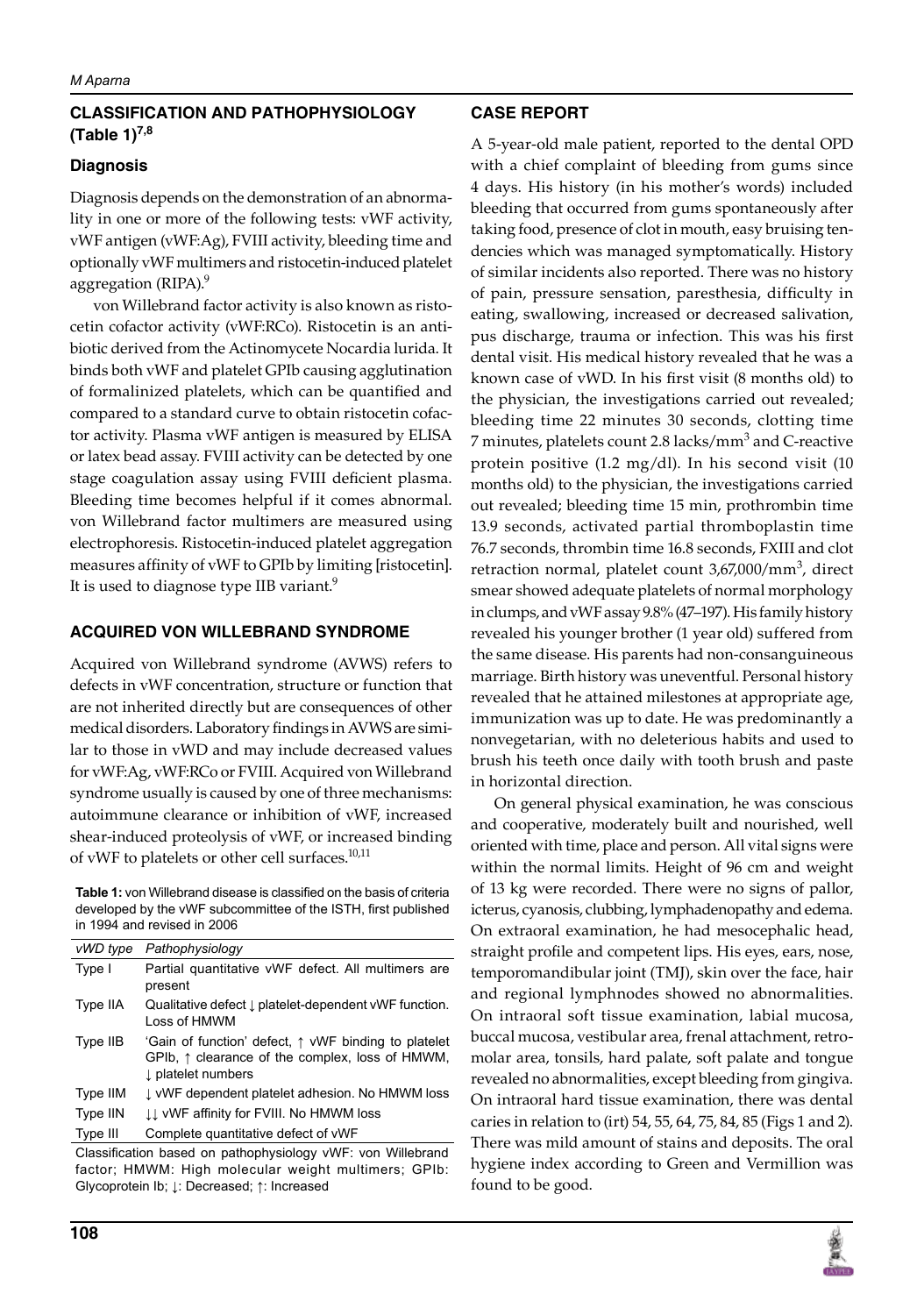*von Willebrand Disease in Dental Clinic: An Exclusive Case Report with Review of Literature*



On local examination of the lesion, intraoral soft-tissue inspection revealed, bleeding from gingival region and blood clots in mouth irt 75, 84, 85 regions (Fig. 2). Patient spited clot from mouth frequently. Intraoral hard tissue inspection revealed, dental caries involving enamel, dentin and pulp irt 64, 75 and dental caries involving enamel and dentin irt 54, 55, 84, 85. On palpation, blood clots can be removed using a probe from teeth. Teeth were tender. Hence based on the history given by the patient's guardian and clinical examination carried out, a provisional diagnosis of von Willebrand disease with bleeding, chronic pulpitis irt 64, 65, 75, 85 and dental caries irt 54, 55, 84 was given. Further investigations were carried out on admission to rule out other clotting disorders (Table 2). Based on the reported history, clinical and laboratory findings a final diagnosis of vWD with intraoral bleeding was made. Treatment planned in this case included management of bleeding and restoration of decayed teeth. Treatment rendered was, patient referred to the department of pediatrics for the management of the bleeding which included: frozen fresh plasma transfusion-1 pint 150 ml @ 7.5 ml/hr over 2 hours, injection and Lasix 15 mg IV stat mid transfusion. Follow-up was done after 2 weeks of episode. Patient did not show any signs or symptoms of bleeding (Figs 3 and 4). Patient kept on regular follow-ups and medicated for tablet tranexa 500 mg (1/2 tid) (100 mg/kg/dose) in similar incidents.

#### **DISCUSSION**

Contrary to other rare diseases, over the last few decades vWD has benefited from a greater understanding of the causes and mechanisms responsible for its development as well as of the molecular and physiological characteristics of the disease and its proper diagnostic and clinical



**Fig. 1:** Dental caries in relation to 54, 55 and 64 **Fig. 2:** Blood clots on the right vestibular region and occlusal aspect of decayed 84, 85; bleeding gingiva with respect to 84, 85 regions

| Table 2: Laboratory investigations carried out in patient |  |
|-----------------------------------------------------------|--|
|-----------------------------------------------------------|--|

| $20$ mm/1hr                  |  |  |  |
|------------------------------|--|--|--|
| 15.2 sec (prolonged)         |  |  |  |
| 75.4 sec (prolonged)         |  |  |  |
| thromboplastin time          |  |  |  |
| 15 IU/dl (low)               |  |  |  |
| <b>14 IU/I</b>               |  |  |  |
| 26 IU/dl (low)               |  |  |  |
| 15 mins (prolonged)          |  |  |  |
| 9 mins                       |  |  |  |
| Complete blood count (CBC)   |  |  |  |
| 11. 5 gm/dl (low)            |  |  |  |
| $10.8 \times 10^{3}$ /µl     |  |  |  |
| Differential leukocyte count |  |  |  |
| 30%                          |  |  |  |
| 60%                          |  |  |  |
| 6%                           |  |  |  |
| 4%                           |  |  |  |
| 0%                           |  |  |  |
| $273 \times 10^{3}$ /µl      |  |  |  |
| 4.34 million/mm <sup>3</sup> |  |  |  |
| 34.8%                        |  |  |  |
| $80.2$ fl                    |  |  |  |
| 26.5 pg                      |  |  |  |
| 33 gm/dl                     |  |  |  |
|                              |  |  |  |

management. This has undoubtedly aided in the design of highly appropriate treatment schedules. Therapies to prevent or control bleeding in persons with vWD follow three general strategies. The first strategy is to increase the plasma concentration of vWF by releasing endogenous vWF stores through stimulation of endothelial cells with desmopressin. The second approach is to replace vWF by using human plasma-derived, viral-inactivated concentrates. The third strategy uses agents that promote hemostasis and wound healing but do not substantially alter the plasma concentration of vWF. The three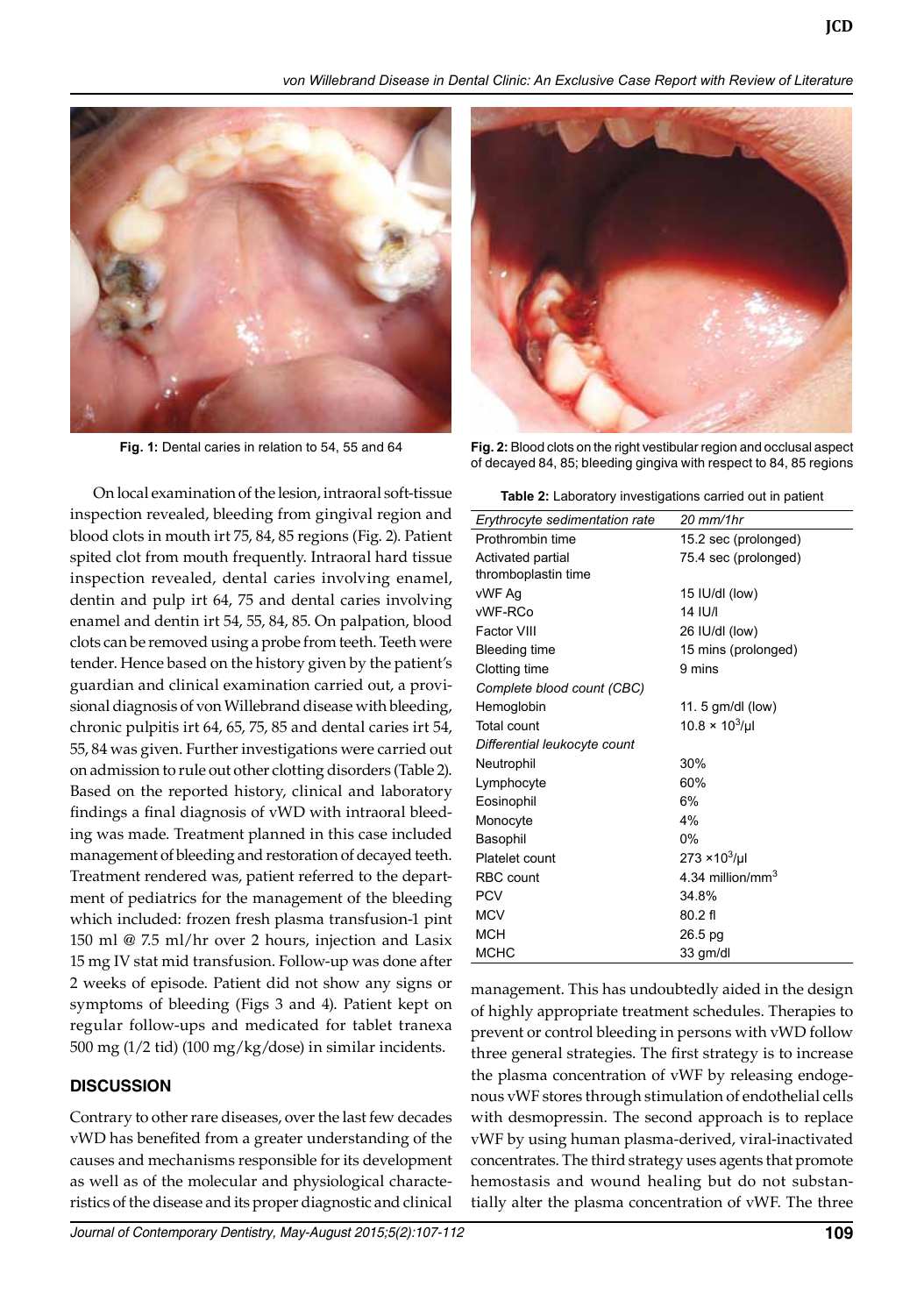

**Fig. 3:** Right vestibular region and occlusal aspect of decayed 84, 85 after the management of von Willebrand bleeding

treatment options are not mutually exclusive, and patients may receive any one or all three classes of agents at the same time. The appropriateness of therapeutic choice depends on the type and severity of vWD, the severity of the hemostatic challenge, and the nature of the actual or potential bleeding.<sup>12</sup>

#### **Nonreplacement Therapy with Desmopressin to elevate vWF**

 Desmopressin (DDAVP) is a synthetic derivative of the antidiuretic hormone, vasopressin. The mechanism by which desmopressin increases plasma concentration of vWF is through cyclic adenosine monophosphate (cAMP)-mediated release of vWF from endothelial cell Weibel-Palade bodies.<sup>13</sup> The mechanism for the rise in FVIII was thought to be due to its consequent stabilization in plasma FVIII levels.<sup>14</sup> Nasal administration of high-dose desmopressin acetate (Stimate) (150 µg per single spray) is often effective for minor bleeding, but iv administration (0.3  $\mu$ g kg<sup>-1</sup> over 20 mins) is the preferred route for prophylaxis of surgical bleeding and for treatment of major hemorrhage. Desmopressin can also be administered subcutaneously (0.3  $\mu$ g kg<sup>-1</sup>).<sup>15-17</sup>

## **Therapies to elevate vwf: Replacement Therapy**

Replacement therapy aims at correcting vWF deficiency, allowing platelet adhesion and aggregation, and increasing potentially low FVIII concentrate (FVIII:C) level. They are lyophilized concentrate of purified vWF and FVIII contains other plasma proteins including fibrinogen and albumin. The concentrates thought to be most useful for the management of vWD unresponsive to DDAVP were BPL 8Y, Haemate-P (2.5 IU vWF:RCo for each unit of (FVIII:C), Alphanate (0.6 IU vWF:RCo for each unit of FVIII:C), VHP-vWF concentrate and cryoprecipitate.<sup>18-20</sup>



**Fig. 4:** Decayed 75 with no blood clots after the management of von Willebrand bleeding

## **Other Therapies for vWD**

## **Antifibrinolytics**

The antifibrinolytic drugs aminocaproic acid and tranexamic acid are agents that inhibit the conversion of plasminogen to plasmin, inhibiting fibrinolysis and thereby helping to stabilize clots that have formed. The drugs can be used orally or iv to treat mild mucocutaneous bleeding in patients with vWD.<sup>21</sup> In patients with mild-to-moderate vWD, tranexamic acid given topically in the oral cavity (swish and swallow or spit) every 6 hours has been used for prophylaxis in dental surgery, in combination with applied pressure, other topical agents and suturing of surgical sites.<sup>22</sup>

## **Topical Agents**

Topical bovine thrombin is an aid to hemostasis for topical therapy of accessible minor bleeding from capillaries and small venules. Fibrin sealant [Tisseel VH (Baxter)], consisting of human thrombin, fibrinogen concentrate and bovine aprotinin] is indicated as an adjunct to hemostasis in certain surgical situations, but it is not effective for the treatment of massive and brisk arterial bleeding. Fibrin sealants have been used with good results as adjunctive therapy for dental surgery in persons with hemophilia or vWD. Topical collagen sponges are also approved for control of bleeding wounds.<sup>22-24</sup>

#### **Advanced Therapies**

In the future, the different types of advanced therapies, such as gene therapy, cell therapy and tissue engineering as well as the more recently developed induced pluripotent stem cells (iPSC) technology, may offer innumerable clinical applications for the treatment of vWD. Gene therapy consists of transplantation of genetically modified cells so that they may produce a functional protein, and cell therapy in the transplantation of living

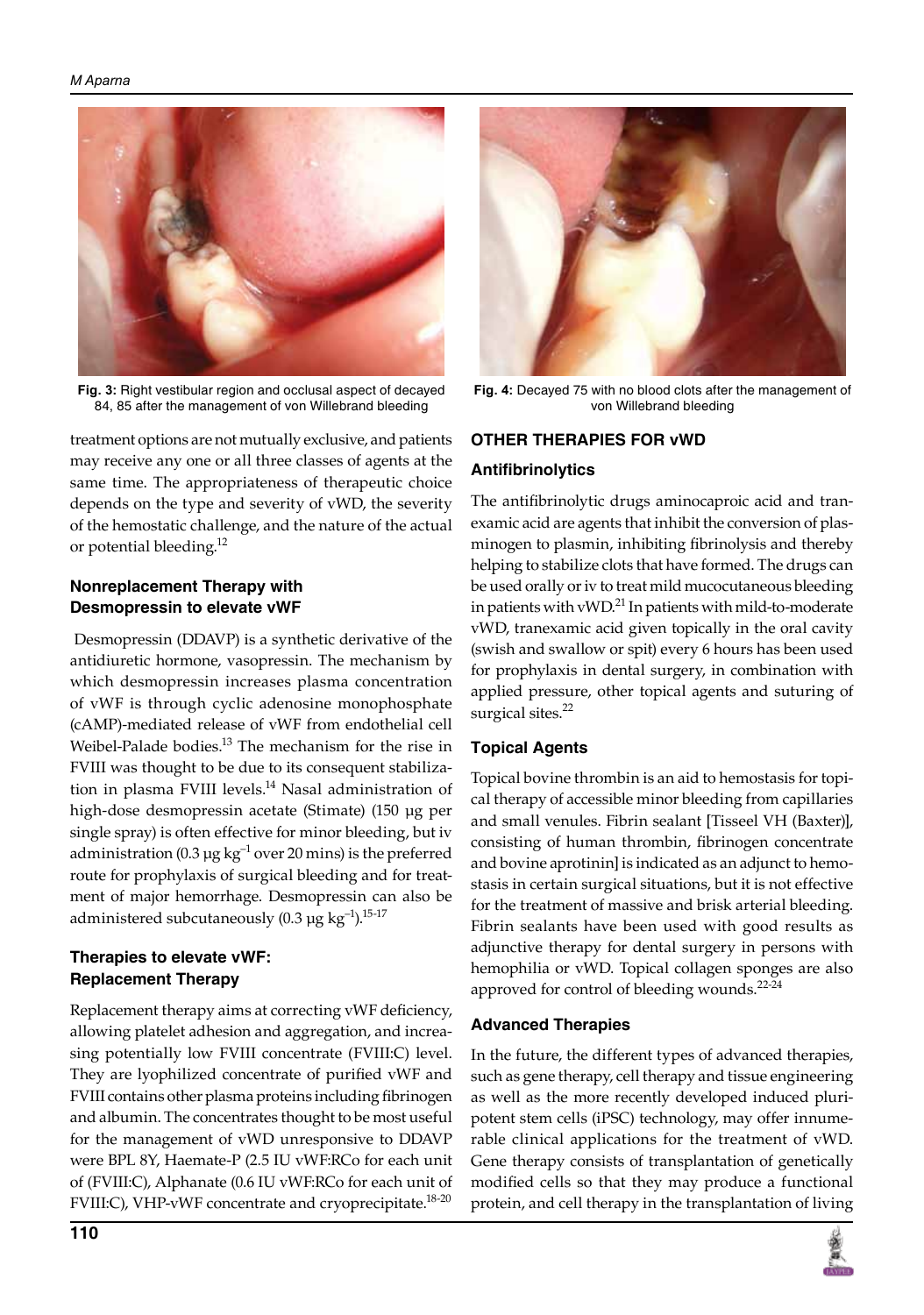cells into an organism in order to repair tissue or restore a deficient function.<sup>25</sup>

#### **DENTAL MANAGEMENT OF PATIENTS WITH vWD**

Persons who do not have a definite diagnosis of vWD but who have vWF:RCo levels of 30-50 IU  $dL^{-1}$  and have a bleeding phenotype may merit treatment or prophylaxis of bleeding in certain clinical situations (grade B, level III).<sup>12</sup> Individuals who are more than 2 years old, have vWD, and have not already been vaccinated should be immunized against hepatitis A and B (grade C, level IV).<sup>26</sup> Persons with vWD should be counseled to avoid aspirin, other nonsteroidal anti-inflammatory drugs (NSAIDs), and other platelet inhibiting drugs (grade C, level IV). $^{27}$ Epistaxis and oropharyngeal, soft tissue, or minor bleeding should be treated with intravenous or nasal desmopressin. For prophylaxis for minor surgery, initial treatment should be expected to achieve VWF: RCo and FVIII activity levels of at least 30 IU  $dL^{-1}$  and preferably higher than 50 IU  $dL^{-1}$  and should be maintained for 1 to 5 days (grade B, level III). For persons with vWD, management of minor bleeding (e.g. epistaxis, simple dental extraction or menorrhagia) with desmopressin and proper fluid restriction can be performed without laboratory monitoring unless desmopressin is used more than three times within 72 hours (grade C, level IV).<sup>28</sup> For persons with mild to moderate vWD, antifibrinolytics combined with desmopressin are generally effective for oral surgery. von Willebrand factor concentrate should be available for persons who cannot receive desmopressin or who bleed excessively despite this combined therapy (grade B, level IIb). $^{29}$  Topical agents, such as fibrin sealant or bovine thrombin, may be useful adjuncts for oral surgery in persons with vWD. Careful attention to hemostasis of an extraction socket and to suturing of sockets is also important in oral surgery in persons with vWD (grade C, level IV). $22$  For fillings done under infiltration with local anesthetic, treatment with DDAVP or concentrates is not needed. Treatment should be given if an inferior dental block is to be used (grade C, level IV).28 In responsive patients a single dose of DDAVP given with tranexamic acid is usually sufficient to cover dental extractions. Treatment should be monitored at least with a FVIII:C assay unless DDAVP has been shown to be effective on previous occasions. If DDAVP cannot be used a single dose of a vWF containing concentrate can be used aiming to achieve 50 IU dL $^{-1}$  VWF:RCo. Tranexamic acid should be given orally (starting before treatment) and/or as a mouthwash for 5 days afterwards. $30$ 

#### **CONCLUSION**

Understanding the underlying pathophysiology of vWD, its subtypes, and diagnostic tests is important. Collaboration with a hematologist is crucial. History of excessive bleeding, especially after tooth extraction, should be given its due attention. The course of treatment would depend on the type of vWD defect and the extent of surgery. To maintain primary hemostasis, the presence of functional vWF and platelets is necessary, whereas in secondary hemostasis FVIII is required to participate in the intrinsic clotting pathway. Finally, 'although optimism is clearly justified in patients with vWD, fantasy is best avoided in order to not raise false expectations in the patients suffering from this rare disease that may be subject to either curative or palliative treatment'.

#### **REFERENCES**

- 1. Von Willebrand EA. Hereditary pseudohaemophilia. Haemophilia 1999;5:223-231.
- 2. De Meyer SF, Deckmyn H, Vanhoorelbeke K. von Willebrand factor to the rescue. Blood 2009;113:5049-5057.
- 3. Zhou Y-F, Eng ET, Zhu J, et al. Sequence and structure relationships within von Willebrand factor. Blood 2012;120: 449-458.
- 4. Rosenberg JB, Greengard JS, Montgomery RR. Genetic induction of a releasable pool of factor VIII in human endothelial cells. Arterioscler Thromb Vasc Biol 2000;20: 2689-2695.
- 5. Montgomery RR, Gill JC. Interactions between von Willebrand factor and factor VIII: where did they first meet? J Pediatr Hematol Oncol 2000;22:269-275.
- 6. Lee JW. von Willebrand disease, hemophilia A and B, and other factor deficiencies. Int Anesthesiol Clin 2004;42:59-76.
- 7. Teppone-Martin OL, Zhao M, Norris TE. von Willebrand disease and cardiopulmonary bypass: a case report. AANA J 2013;81:60-64.
- 8. Lillicrap D. von Willebrand disease: advances in pathogenetic understanding, diagnosis, and therapy. Blood 2013;122: 3735-3740.
- 9. Nichols WL, et al. von Willebrand disease (VWD): evidencebased diagnosis and management guidelines, the National heart, lung, and blood institute (NHLBI) expert panel report (USA). Haemophilia 2008;14:171-232.
- 10. Federici AB, Rand JH, Bucciarelli P, et al. Acquired von Willebrand syndrome: data from an international registry. Thromb Haemost 2000;84:345-349.
- 11. Veyradier A, Jenkins CS, Fressinaud E, Meyer D. Acquired von Willebrand syndrome: from pathophysiology to management. Thromb Haemost 2000;84:175-182.
- 12. Nitu-Whalley IC, Lee CA, Griffioen A, Jenkins PV, Pasi KJ. Type 1 von Willebrand disease: a clinical retrospective study of the diagnosis, the influence of the ABO blood group and the role of the bleeding history. Br J Haematol 2000;108: 259-264.
- 13. Kaufmann JE, Oksche A, Wollheim CB, Gunther G, Rosenthal W, Vischer UM. Vasopressin-induced von Willebrand factor secretion from endothelial cells involves V2 receptors and cAMP. J Clin Invest 2000;106:107-116.
- 14. Mannucci PM, Cattaneo M. Desmopressin: a nontransfusional treatment of hemophilia and von Willebrand disease. Haemostasis 1992;22:276-280.
- 15. Mannucci PM, Canciani MT, Rota L, Donovan BS. Response of factor VIII/von Willebrand factor to DDAVP in healthy